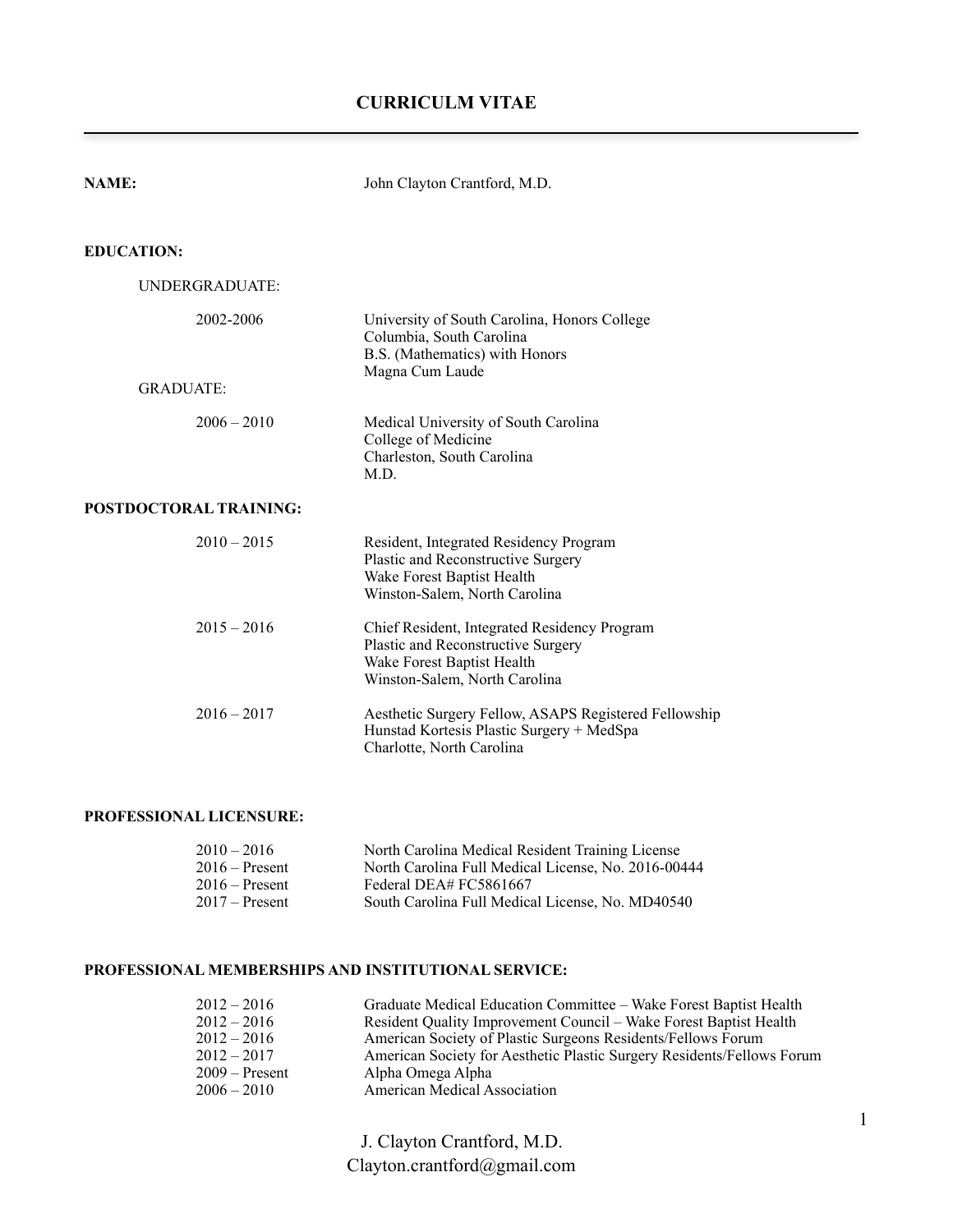| $2006 - 2010$    | South Carolina Medical Association |
|------------------|------------------------------------|
| $2006 -$ Present | Phi Beta Kappa                     |
| $2002$ – Present | Kappa Alpha Order                  |

#### **ADDITIONAL TRAINING AND CONTINUING EDUCATION:**

| 2016 | Advanced Cardiac Life Support (ACLS), Basic Life Support (BLS) Re-           |
|------|------------------------------------------------------------------------------|
|      | Certification                                                                |
| 2016 | Wake Forest Plastic Surgery, Hopital Baptiste Bibique – Togo, West Africa    |
| 2014 | AO North America Course: Maxillofacial Reconstruction – A Focus on Ballistic |
|      | Injury Management – New Orleans, LA                                          |
| 2012 | Partners of America, Pediatric Burn Center, Viedma Hospital – Cochabamba,    |
|      | <b>Bolivia</b>                                                               |
| 2012 | AO North America Course: Principles of Operative Treatment of                |
|      | Craniomaxillofacial Trauma and Reconstruction - Nashville, TN                |
| 2012 | Microsurgical Techniques, Wake Forest Baptist Health – Winston Salem, NC     |
|      |                                                                              |

#### **HONORS AND AWARDS:**

| 2018 | Finalist Best of Charleston: Plastic Surgeon                            |
|------|-------------------------------------------------------------------------|
| 2017 | RealSelf Top Doctor                                                     |
| 2014 | Georgiade Award, NC Society of Plastic Surgeons Annual Meeting          |
| 2011 | First Place Poster Presentation, Southeastern Society of Plastic and    |
|      | Reconstructive Surgeons Annual Meeting                                  |
| 2009 | Alpha Omega Alpha, MUSC College of Medicine                             |
| 2009 | Rich Scholarship, MUSC College of Medicine                              |
| 2008 | Rich Scholarship, MUSC College of Medicine                              |
| 2007 | Neuroscience Outstanding Achievement Award, MUSC College of Medicine    |
| 2006 | Phi Beta Kappa, University of South Carolina                            |
| 2002 | Pi Mu Epsilon (Mathematics Honor Society), University of South Carolina |

#### **BIBLIOGRAPHY:**

#### **JOURNAL ARTICLES/BOOK CHAPTER:**

Walker NJ, Crantford JC, Rudolph MA, David LR. Outcomes Analysis of Chieft Cosmetic Clinic Over 13 Years. *Ann Plast Surg*. 2018 Jun;(6):600-606.

Hunstad JP, Daniels MA, **Crantford JC**. Autologous Flap Gluteal Augmentation: Purse-String Technique. *Clin Plast Surg.* 2018 Apr;45(2)261-267.

Hunstad JP, Godek CP, Van Natta BW, Kortesis BG ,Bharti G, **Crantford JC**, Daniels MA, Andrew MS. A Multicenter, Prospective, Randomized, Contralateral Study of Tissue Liquefaction Liposuction Versus Suction-Assisted Liposuction. *Aesthet Surg J.* 2018 Jan. [Epud ahead of print].

Reynolds M, Kelly DA, Walker NJ, **Crantford C**, Defranzo AJ. Use of Integra in the Management of Complex Hand Wounds From Cancer Resection and Nonburn Trauma. *Hand*. 2017 Feb;13(1):74-79.

**Crantford JC**, Tannan SC, Constantian MB. Technique for Ethnic Rhinoplasty by the Closed Technique. In: *Plastic Surgery Indications and Techniques.* Submitted.

Hunstad JP, Bharti G, **Crantford JC**. Commentary on: "Gluteal Augmentation with Silicone Implants: A New Proposal for Intramuscular Dissection". *Aesthetic Plast Surg.* 2017 Oct;41(5):1146-1147.

Branch LG, **Crantford C**, Cunningham T, Bharti G, Thompson J, Couture D, David LR. Long-Term Outcomes of Pediatric Cranial Reconstruction Using Resorbable Plating Systems for the Treatment of Craniosynostosis. *J Craniofac Surg.* 2017 Jan;28(1)26-29.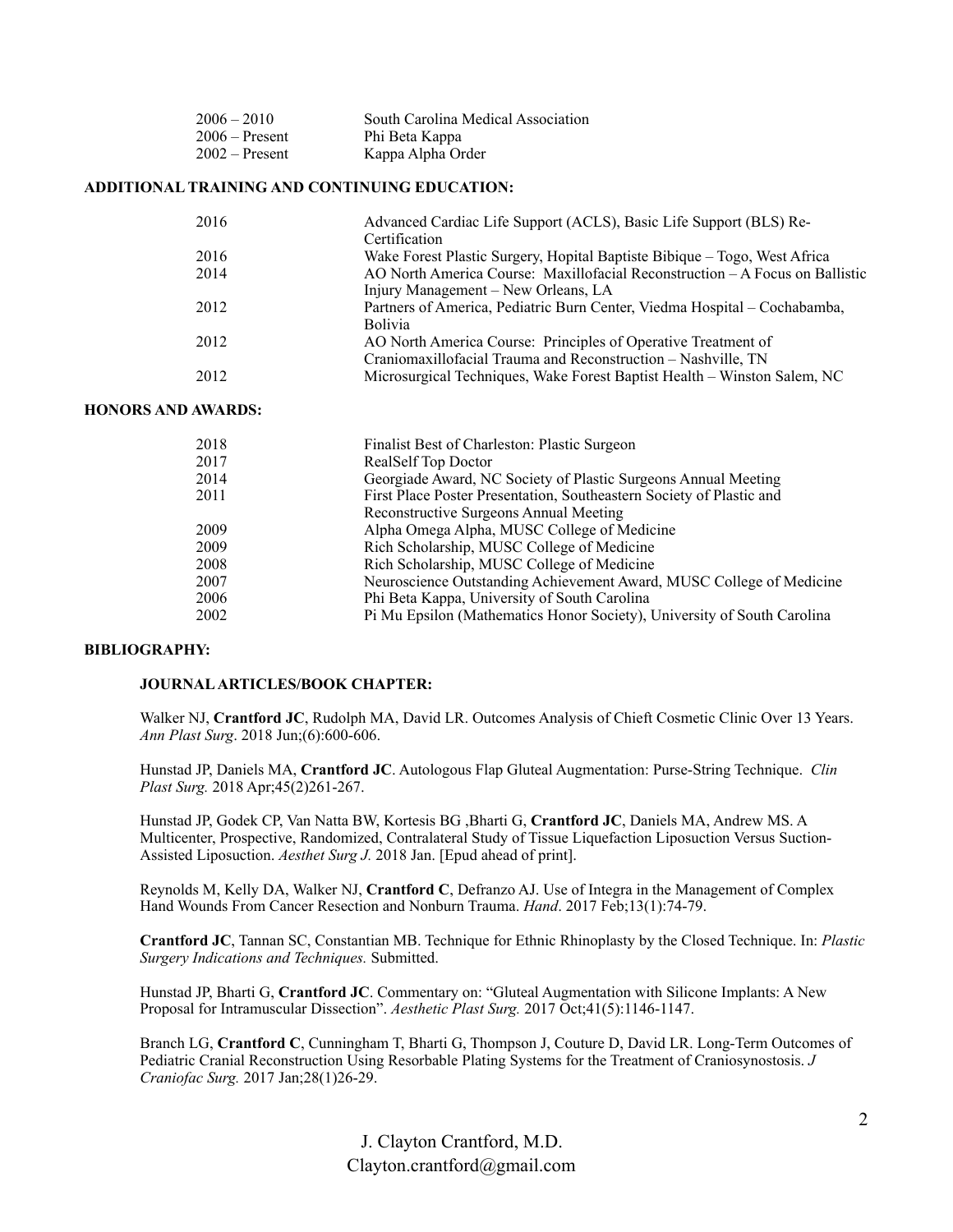Branch L, **Crantford JC**, Thompson J, Tannan SC. Pediatric Lower Extremity Lawn Mower Injuries and Reconstruction: Retrospective 10-Year Review at a Level One Trauma Center. *Ann Plast Surg.* 2017 Nov;79(5):490-494.

Allred LJ, **Crantford JC**, Reynolds MF, David LR. Analysis of Pediatric Maxillofacial Fractures Requiring Operative Treatment: Characteristics, Management, and Outcomes. *J Craniofac Surg.* 2015 Nov;26(8):2368-74.

Satteson ES, **Crantford JC**, Wood J, David LR. Outcomes of vacuum-assisted therapy in the treatment of head and neck wounds. *J Craniofac Surg.* 2015 Oct;26(7):e599-602.

**Crantford JC**, Wood BC, Claiborne JR, Ririe DG, Couture DE, Thompson JT, David LR. Evaluating the safety and efficacy of tranexamic acid administration in pediatric cranial vault reconstruction. Submitted to *J Craniofac Surg*. 2015 Jan;26(1)104-7.

Pestana IA, **Crantford JC**, Zenn MR. Correlation between abdominal perforator vessels identified with preoperative computed tomography angiography and intraoperative fluorescent angiography in the microsurgical breast reconstruction patient. *J Reconstr Microsurg*. 2014 May 6. (Epud ahead of print)

Kelly DA, Reynolds M, **Crantford C**, Pestana IA. Impact of intraoperative vasopressor use in free tissue transfer for head, neck, and extremity reconstruction. *Ann Plast Surg*. 2014;72(6):S135-8.

Showalter BM, **Crantford JC**, Russel GB, Marks MW, Defranzo AJ, Thompson Jt, Pestana IA, David LR. The effect of reusable versus disposable draping material on infection rates in implant-based breast reconstruction: a prospective randomized trial. *Ann Plast Surg.* 2014;72(6):S165-9.

Couture DE, **Crantford JC**, Somasundaram A, Sanger C, Argenta AE, David LR. Efficacy of passive helmet therapy for deformational plagiocephaly: report of 1050 cases. *Neurosurg Focus*. 2013;35(4):E4.

Claiborne JR, **Crantford JC**, Swett KR, David LR. The plastic surgery match: predicting success and improving the process. *Ann Plast Surg*. 2013 Jun;70(6):698-703.

Kelly DA, Reynolds M, **Crantford C**, Pestana IA. Impact of intraoperative vasopressor use in free tissue transfer for head, neck, and extremity reconstruction. *J Am Coll Surg.* 2013;217(3):S85-S86.

Kelly DA, Wood BC, Knoll GM, Chang SC, **Crantford JC**, Bharti GD, Levine EA, Thompson JT. Outcome analysis of 541 women undergoing breast conservation therapy. *Ann Plast Surg.* 2012 May;68(5):435-7.

Lester ME, Hagerty RC, **Crantford JC**. Design and Management of the Anterior Hairline Temporal Incision and Skin Take Out in the Vertical Facelift and Lateral Brow Lift Procedures. In: Erian A, Shiffman eds. *Advanced Surgical Facial Rejuvenation: Art and Clinical Practice.* Springer Berlin Heidelberg, 2012;363-370.

#### **PRESENTATIONS:**

**Crantford JC**, Daniels MA, Bharti G, Kortesis BK, Hunstad JP. Tissue Liquefaction Liposuction Gluteal Augmentation: A New Technique for Sculpting, Harvesting and Transferring Fat. 60<sup>th</sup> Annual Scientific Meeting of Southeastern Society for Plastic and Reconstructive Surgeons. June 11-15 2017. Sea Island, Georgia.

Daniels MA, **Crantford JC,** Bharti G, Kortesis BK, Hunstad JP. Tissue Liquefaction Liposuction Gluteal Augmentation: A New Technique for Sculpting, Harvesting and Transferring Fat. The Aesthetic Meeting 2017. San Diego, CA. April 29, 2017.

**Crantford JC**, Daniels MA, Bharti G, Kortesis BK, Hunstad JP. Suction Brachioplasty: Four Position, Four Entry Site Technique. The Aesthetic Meeting 2017. San Diego, CA. April 29, 2017.

**Crantford JC**, Bharti G. Sculpting the Buttocks: Fat Grafting. Global Conference on Medical Cosmetology and Trichology. Dubai, United Arab Emirates. March 2017.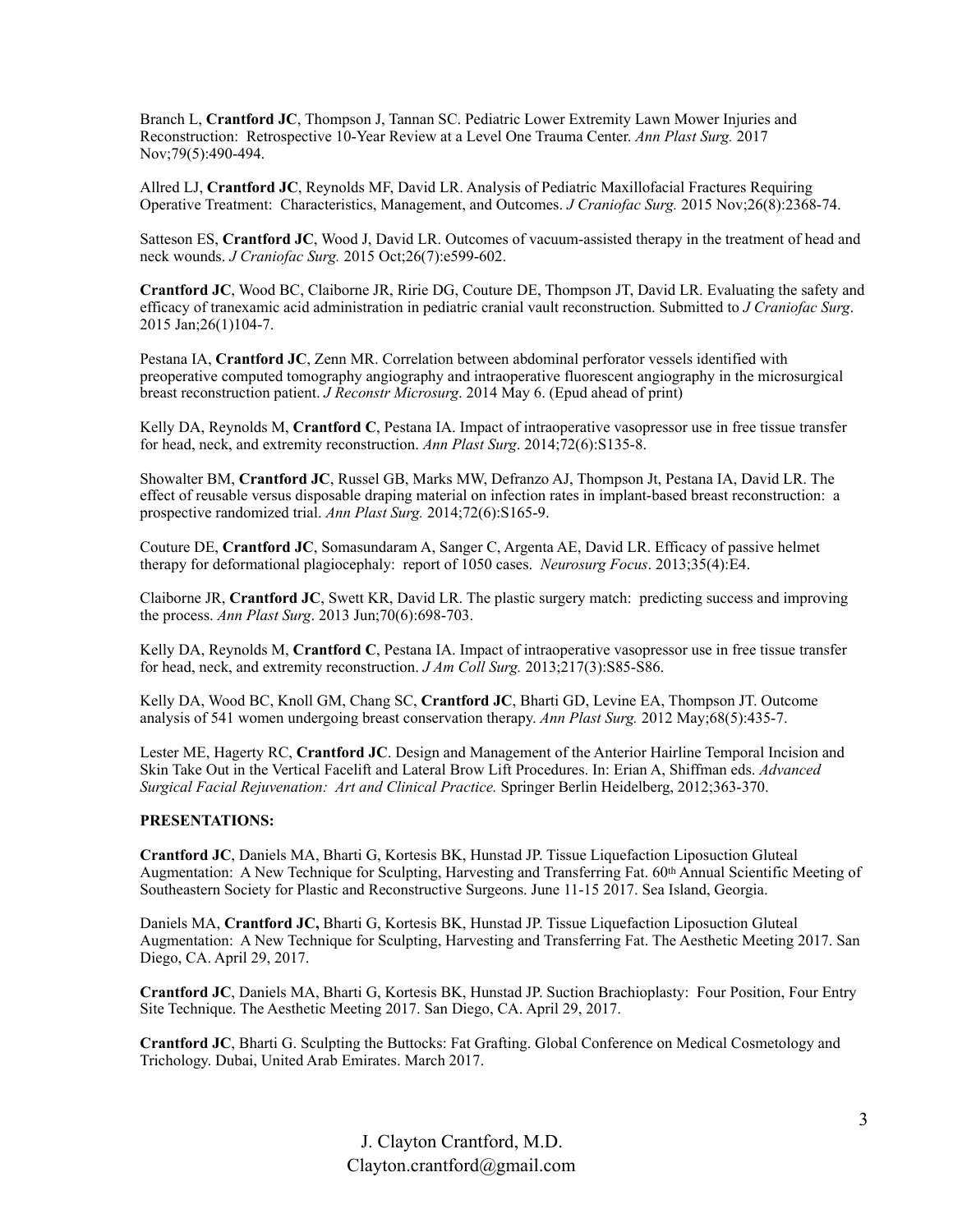**Crantford JC**, Bharti G. Hydrasolve Gluteoplasty. Global Conference on Medical Cosmetology and Trichology. Dubai, United Arab Emirates. March 2017.

Branch L, **Crantford JC**, Thompson J, Tannan SC. Pediatric Lower Extremity Lawn Mower Injuries and Reconstruction: Retrospective 10-Year Review at a Level One Trauma Center. North Carolina Society of Plastic Surgeons Annual Meeting. November 10-13, 2016. Charleston, SC

Allred LJ, **Crantford JC**, David LR. A Comparison of Plastic Surgery Residents' Interests in Academic Versus Private Practice Before and After Residency. Plastic Surgery The Meeting. October 16-20, 2015. Boston, MA

**Crantford JC**, Rebowe R, Pestana IA. Autologous Breast Reconstruction Implant Augmentation (A.B.R.I.A.): Indications and Outcomes. Plastic Surgery The Meeting. October 16-20, 2015. Boston, MA

**Crantford JC**, Wood BC, Claiborne JR, David LR, Marks MW. Outcomes Analysis of a Resident Aesthetic Clinic: A 12-Year Review. North Carolina Society of Plastic Surgeons Annual Meeting. October 1-4, 2015. Hot Springs, VA

**Crantford JC**, Rebowe R, Pestana IA. Autologous Breast Reconstruction Implant Augmentation (A.B.R.I.A.): Indications and Outcomes. 58th Annual Scientific Meeting of the Southeastern Society of Plastic Surgeons. June 8, 2015. Amelia Island, Florida

**Crantford JC**, Rebowe R, Pestana IA. Autologous Breast Reconstruction Implant Augmentation (A.B.R.I.A.): Indications and Outcomes. ASPS Aesthetica 2015 Super Symposium. April 30 – May 2, 2015. Las Vegas, Nevada

**Crantford JC**, Rebowe R, Bond A, Pestana IA. Autologous Breast Reconstruction Implant Augmentation (A.B.R.I.A.): Indications and Outcomes. 22nd Annual Division of Surgical Sciences Resident's and Fellow's Research Day. November 20, 2014. Winston Salem, North Carolina

Claiborne JR, **Crantford JC**, David LR. The Plastic Surgery Independent and Integrated Match: A Critical Review of the Process. North Carolina Society of Plastic Surgeons Annual Meeting. October 19, 2014. Asheville, NC

**Crantford JC**, Rebowe R, Pestana IA. Autologous Breast Reconstruction Implant Augmentation (A.B.R.I.A.): Indications and Outcomes. 22nd Biennial Congress of the International Society of Aesthetic Plastic Surgery. September 19-22, 2014. Rio de Janeiro, Brazil (Accepted for presentation)

**Crantford JC**, Reynolds MF, Pestana IA. Fluorescent Angiography and Breast Reconstruction: Does it Make a Difference? 57th Annual Scientific Meeting of the Southeastern Society of Plastic and Reconstructive Surgeons. June 8-12, 2014. Atlantis, Bahamas

**Crantford JC**, Wood BC, Thompson JT, David LR, Marks MW. Outcomes Analysis of a Resident Aesthetic Clinic: A 12-Year Review. 57th Annual Scientific Meeting of the Southeastern Society of Plastic and Reconstructive Surgeons. June 8-12, 2014. Atlantis, Bahamas

Kelly DA, **Crantford C**, Defranzo AJ. Use of Integra in the Management of Complex Hand Wounds from Cancer Resection and Non-Burn Trauma. 57<sup>th</sup> Annual Scientific Meeting of the Southeastern Society of Plastic and Reconstructive Surgeons. June 8-12, 2014. Atlantis, Bahamas

**Crantford JC**, Reynolds MF, Pestana IA. Fluorescent Angiography and Breast Reconstruction: Does it Make a Difference? iSpies SUMMIT. June 6-8, 2014. Las Vegas, Nevada

Pestana IA, **Crantford JC**, Zenn MR. Correlation between abdominal perforator vessels identified with preoperative computed tomography angiography and intraoperative fluorescent angiography in the microsurgical breast reconstruction patient. iSpies SUMMIT. June 6-8, 2014. Las Vegas, Nevada

**Crantford JC**. Perioperative Practices: Myths, Rituals or Evidence-Based Medicine? Department of Plastic and Reconstructive Surgery Grand Rounds, Wake Forest Baptist Health. May 7, 2014. Winston Salem, NC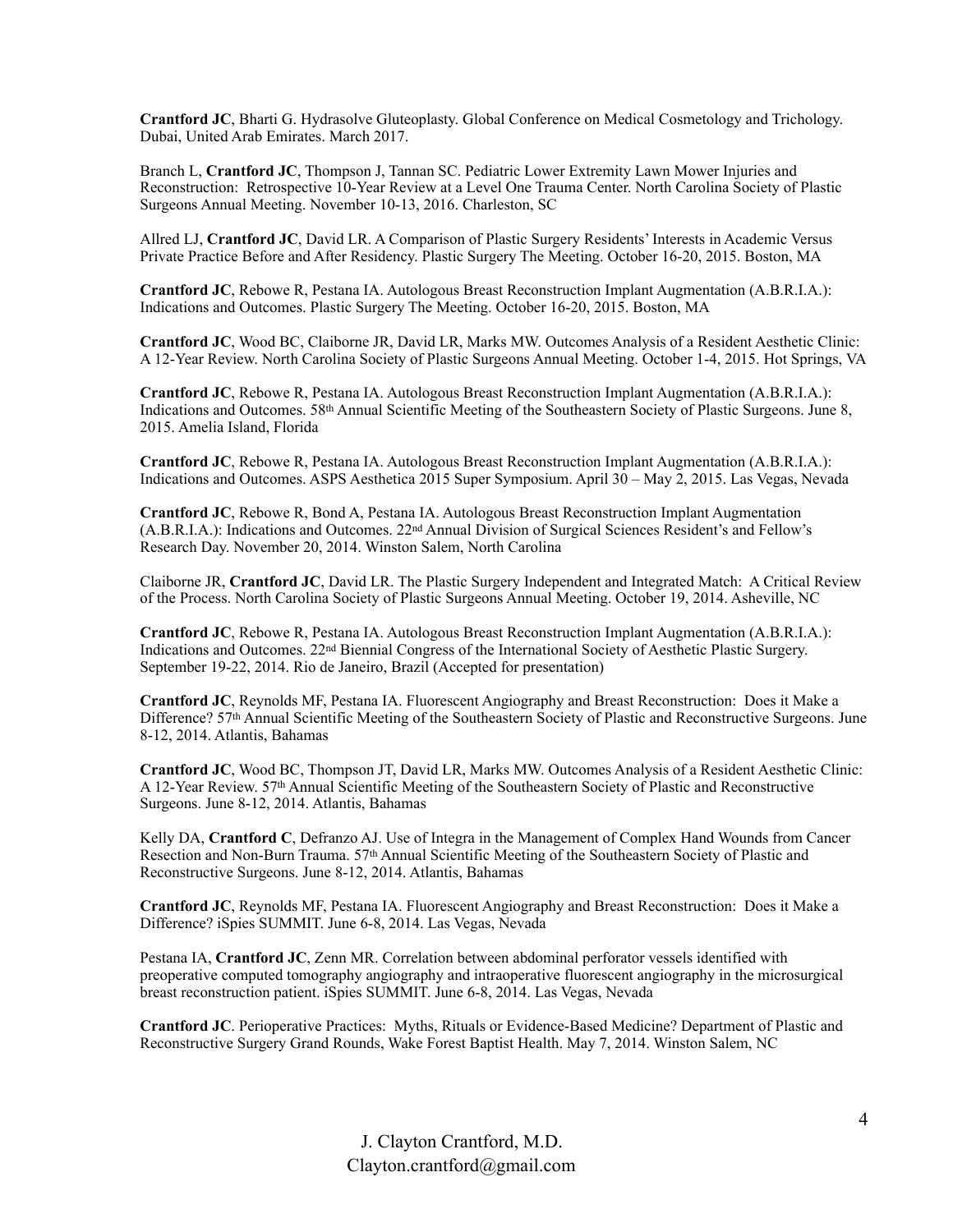Kelly DA, **Crantford C**, Defranzo AJ. Use of Integra in the Management of Complex Hand Wounds from Cancer Resection and Non-Burn Trauma. Symposium on Advanced Wound Care/Wound Healing Society's 26th Annual Meeting. April 23, 2014. Orlando, Florida

Couture DE, **Crantford JC**, Somasundaram A, Sanger C, Argenta AE, David LR. Efficacy of passive helmet therapy for deformational plagiocephaly: report of 1050 cases. 42nd Annual Meeting of the AANS/CNS Section on Pediatric Neurological Surgery. December 3-6, 2013. Toronto, Canada

**Crantford JC**, Reynolds MF, Pestana IA. Fluorescent Angiography and Breast Reconstruction: Does it Make a Difference? The 21<sup>th</sup> Annual Division of Surgical Sciences Resident's and Fellow's Research Day. November 7, 2013. Winston Salem, North Carolina

Kelly DA, Reynolds M, **Crantford C**, Defranzo AJ. Use of Integra in the Management of Complex Hand Wounds from Cancer Resection and Non-Burn Trauma. The 21<sup>th</sup> Annual Division of Surgical Sciences Resident's and Fellow's Research Day. November 7, 2013. Winston Salem, North Carolina

**Crantford JC**, Wood BC, Claiborne JR, Ririe DG, Couture DE, Thompson JT, David LR. Evaluating the safety and efficacy of tranexamic acid administration in pediatric cranial vault reconstruction. 59th Clinical Meeting of the Frederick A. Coller Surgical Society. October 18, 2013. Ann Arbor, Michigan

Kelly DA, **Crantford C**, Reynolds M, Pestana I. Impact of Intraoperative Vasopressor Use in Free Tissue Transfer for Head, Neck, and Extremity Reconstruction. 100<sup>th</sup> Annual American College of Surgeons Clinical Congress. October 6-10, 2013. Washington, DC

Showalter BM, **Crantford JC**, Russel GB, Marks MW, Defranzo AJ, Thompson Jt, Pestana IA, David LR. The effect of reusable versus disposable draping material on infection rates in implant-based breast reconstruction: a prospective randomized trial. American Society of Plastic Surgeons Annual Meeting, Senior Resident Abstract Session. October 12, 2013. San Diego, California

Kelly DA, **Crantford C**, Reynolds M, Pestana I. Impact of Intraoperative Vasopressor Use in Free Tissue Transfer for Head, Neck, and Extremity Reconstruction. American Society of Plastic Surgeons Annual Meeting, Senior Resident Abstract Session. October 12, 2013. San Diego, California

Kelly DA, **Crantford C**, Reynolds M, Defranzo AJ. Use of Integra in the Management of Complex Hand Wounds from Cancer Resection and Non-Burn Trauma. North Carolina Society of Plastic Surgeons Annual Meeting, October 3-6, 2013. Kiawah Island, South Carolina

**Crantford JC**, Wood BC, Claiborne JR, Ririe DG, Couture DE, Thompson JT, David LR. Evaluating the safety and efficacy of tranexamic acid administration in pediatric cranial vault reconstruction. International Society for Craniofacial Surgery 15th Congress. September 13, 2013. Jackson Hole, Wyoming

Kelly DA, **Crantford C**, Reynolds M, Thompson J, Pestana I. Impact of Intraoperative Vasopressor Use in Free Tissue Transfer for Head, Neck, and Extremity Reconstruction. 56th Annual Scientific Meeting of the Southeastern Society of Plastic and Reconstructive Surgeons. June 1-5, 2013. Bonita Springs, Florida

Showalter BM, **Crantford JC**, Russel GB, Marks MW, Defranzo AJ, Thompson Jt, Pestana IA, David LR. The effect of reusable versus disposable draping material on infection rates in implant-based breast reconstruction: a prospective randomized trial. 56th Annual Scientific Meeting of the Southeastern Society of Plastic and Reconstructive Surgeons. June 1-5, 2013. Bonita Springs, Florida

**Crantford JC**. Lower Extremity Trauma: Redefining the Reconstructive Ladder. Department of Plastic and Reconstructive Surgery Grand Rounds, Wake Forest Baptist Health. May 22, 2013. Winston Salem, NC

**Crantford JC**, Wood BC, Claiborne JR, Ririe DG, Couture DE, Thompson JT, David LR. Evaluating the safety and efficacy of tranexamic acid administration in pediatric cranial vault reconstruction. 12th International Congress on Cleft Lip/Palate and Related Craniofacial Anomalies. May 5-10, 2013. Lake Buena Vista, Florida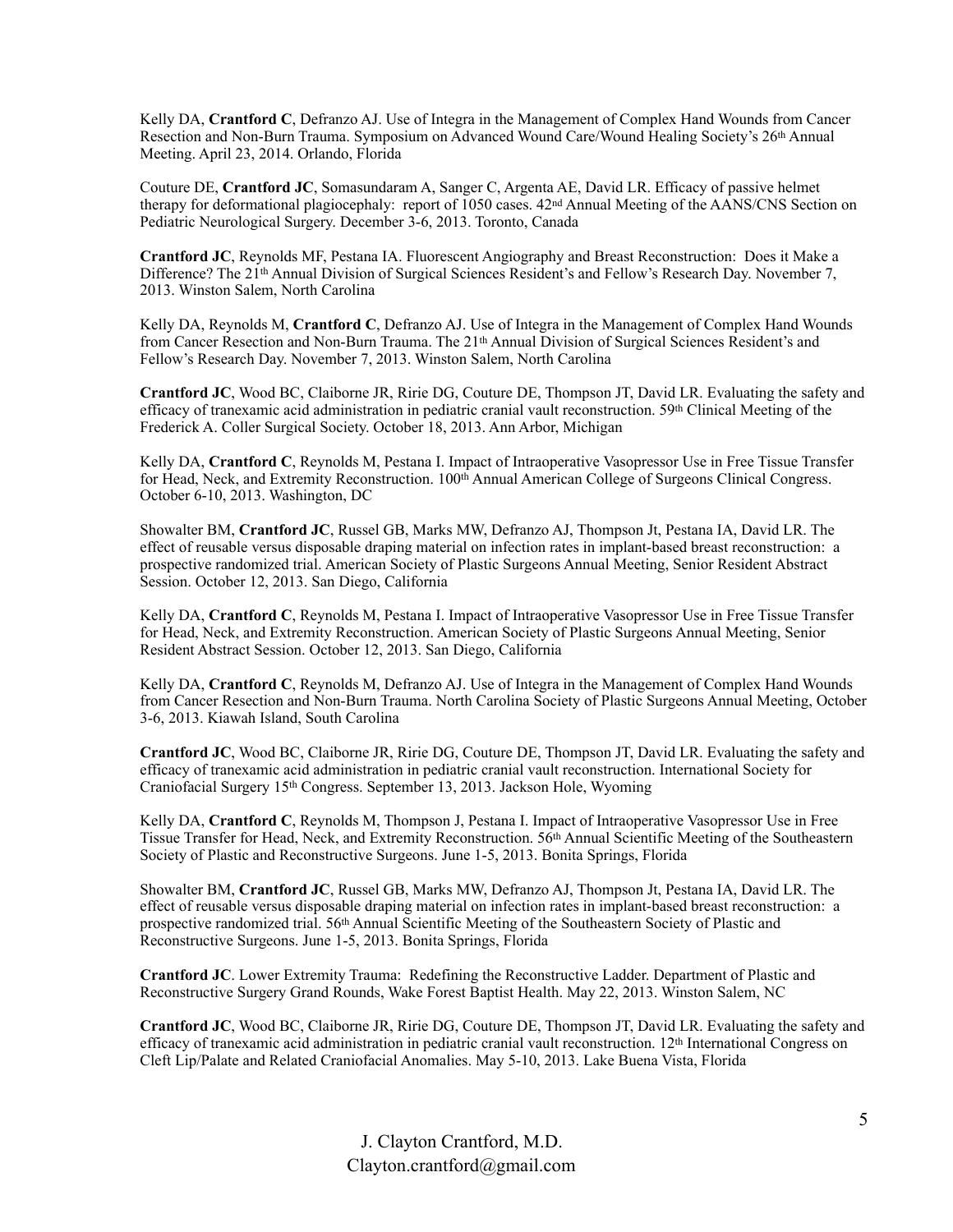**Crantford JC**, Wood BC, Claiborne JR, Ririe DG, Couture DE, Thompson JT, David LR. Evaluating the safety and efficacy of tranexamic acid administration in pediatric cranial vault reconstruction. The 20<sup>th</sup> Annual Division of Surgical Sciences Resident's and Fellow's Research Day. November 15, 2012. Winston Salem, North Carolina

Kelly DA, **Crantford C**, Reynolds M, Thompson J, Pestana I. Impact of Intraoperative Vasopressor Use in Free Tissue Transfer for Head, Neck, and Extremity Reconstruction. The 20th Annual Division of Surgical Sciences Resident's and Fellow's Research Day. November 15, 2012. Winston Salem, North Carolina

Showalter BM, **Crantford JC**, Russel GB, Marks MW, Defranzo AJ, Thompson Jt, Pestana IA, David LR. The effect of reusable versus disposable draping material on infection rates in implant-based breast reconstruction: a prospective randomized trial. The 20<sup>th</sup> Annual Division of Surgical Sciences Resident's and Fellow's Research Day. November 15, 2012. Winston Salem, North Carolina

Claiborne JR, **Crantford JC**, David LR. The Plastic Surgery Match: Predicting Success and Improving the Process. The 20th Annual Division of Surgical Sciences Resident's and Fellow's Research Day. November 15, 2012. Winston Salem, North Carolina

Reynolds MF, Crantford JC, Forsberg C, Brown D, David LR. Pediatric Facial Fractures. The 20<sup>th</sup> Annual Division of Surgical Sciences Resident's and Fellow's Research Day. November 15, 2012. Winston Salem, North Carolina

Showalter BM, **Crantford JC**, Russel GB, Marks MW, Defranzo AJ, Thompson Jt, Pestana IA, David LR. The effect of reusable versus disposable draping material on infection rates in implant-based breast reconstruction: a prospective randomized trial. North Carolina Society of Plastic Surgeons Annual Meeting, October 4-7, 2012. White Sulphur Springs, West Virginia

**Crantford JC**. Mesh Salvage In Abdominal Wall Reconstruction. Department of Surgery Grand Rounds. Wake Forest Baptist Health, September 20, 2012. Winston Salem, NC

**Crantford JC**. Vascular Anomalies. Department of Vascular and Endovascular Surgery Grand Rounds, Wake Forest Baptist Health. July 22, 2012. Winston Salem, NC

Bharti GD, Campbell D, **Crantford JC**, Worthen ML, Pestana IA, Thompson JT. Factors Affecting Complications in Radiated Breast Reconstruction. 55th Annual Scientific Meeting of the Southeastern Society of Plastic and Reconstructive Surgeons. June 6, 2012. Amelia Island, Florida

**Crantford C**, Bharti G**,** Kelly DA, Argenta L, Thompson J, David L. Ten Year Experience of Pediatric Cranial Reconstruction Using Resorbable Plating Systems for Treatment of Craniosynostosis. 69th Annual Meeting of the American Cleft Palate-Craniofacial Association. April 17-21, 2012. San Jose, California

**Crantford C**, Bharti G**,** Kelly DA, Argenta L, Thompson J, David L. Ten Year Experience of Pediatric Cranial Reconstruction Using Resorbable Plating Systems for Treatment of Craniosynostosis. The 19th Annual Division of Surgical Sciences Resident's and Fellow's Research Day. November 17, 2011. Winston Salem, North Carolina

Wood BC, **Crantford JC**, Purzycki AR, Wood JW, Covitz W, McLean TW, Thompson JT, Argenta LC, David LR. Use of Beta Blocker Therapy in the Management of Complicated Hemangiomas. The 19th Annual Division of Surgical Sciences Resident's and Fellow's Research Day. November 17, 2011. Winston Salem, North Carolina

Kelly D, Wood B, Knoll G, **Crantford C**, Thompson J. Outcome Analysis of 814 Women Undergoing Breast Conservation Therapy. 54th Annual Scientific Meeting of the Southeastern Society of Plastic and Reconstructive Surgeons. June 4-8, 2011. Naples, Florida. First Place Winner

Kelly D, Wood B, Knoll G, **Crantford C**, Thompson J. Outcome Analysis of 814 Women Undergoing Breast Conservation Therapy. The 18th Annual Division of Surgical Sciences Resident's and Fellow's Research Day. November 18, 2010. Winston Salem, North Carolina

Showalter BM, **Crantford JC**, Russel GB, Marks MW, Defranzo AJ, Thompson Jt, Pestana IA, David LR. The effect of reusable versus disposable draping material on infection rates in implant-based breast reconstruction: a